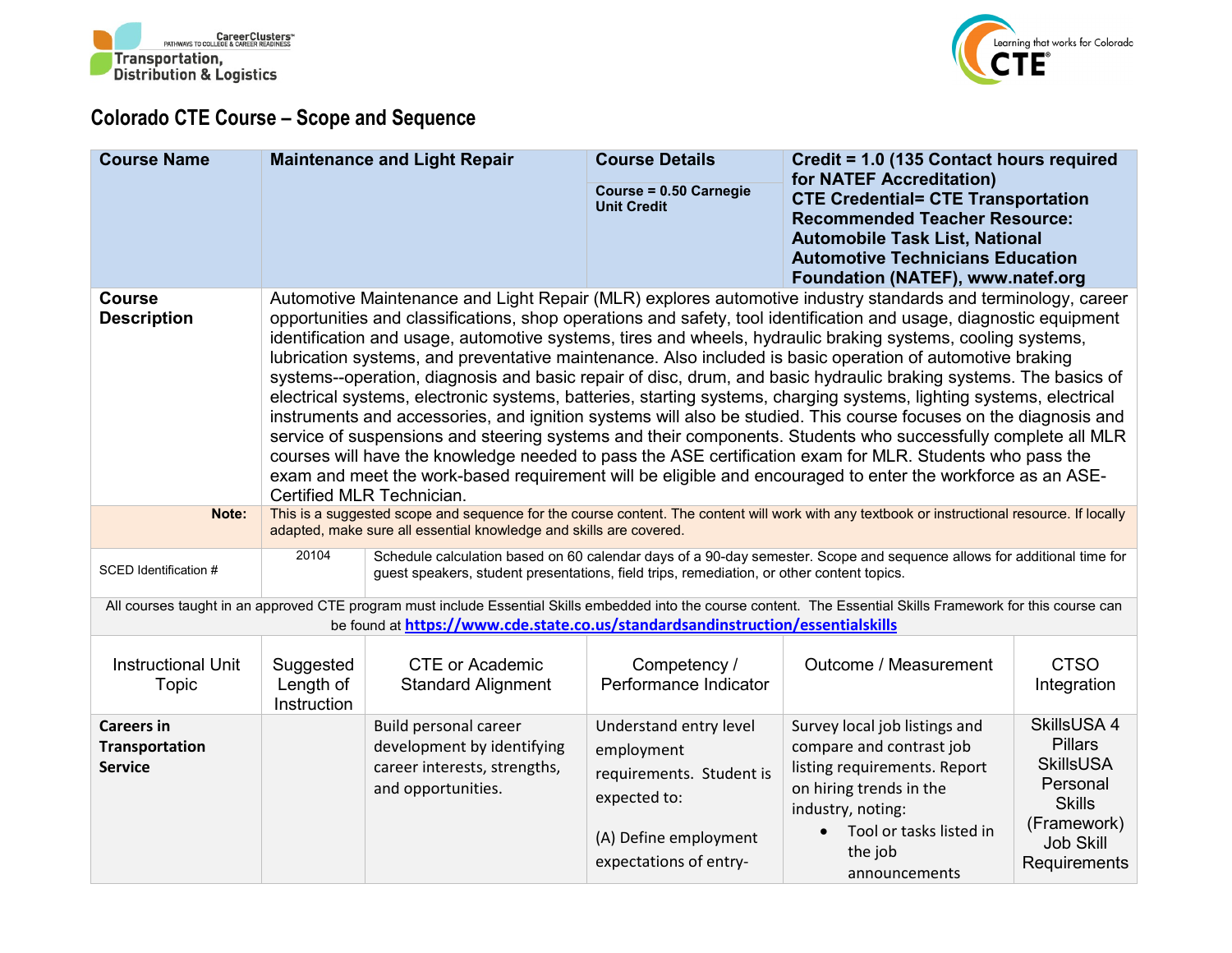



|                          |                                                                              | level employees in local<br>employment situations<br>(hiring requirements,<br>basic job expectations,<br>etc.); and<br>(B) Discuss industry<br>certification<br>opportunities and their<br>requirements.                                                                                                                                          | Common language for<br>similar or like position<br>announcements<br>Common entry-level<br>requirements<br>(education, training,<br>certifications, physical<br>requirements, etc.)<br>Pay scale variations                                                                                                                                                                                                                                                                                                                                                                                                                                                                                                | Updates to<br><b>ICAP</b>                           |
|--------------------------|------------------------------------------------------------------------------|---------------------------------------------------------------------------------------------------------------------------------------------------------------------------------------------------------------------------------------------------------------------------------------------------------------------------------------------------|-----------------------------------------------------------------------------------------------------------------------------------------------------------------------------------------------------------------------------------------------------------------------------------------------------------------------------------------------------------------------------------------------------------------------------------------------------------------------------------------------------------------------------------------------------------------------------------------------------------------------------------------------------------------------------------------------------------|-----------------------------------------------------|
| <b>Automotive Safety</b> | Students will perform safety<br>examinations and maintain<br>safety records. | Students will<br>demonstrate shop and<br>personal safety. Student<br>is expected to:<br>(A) identify and properly<br>use, maintain, and store<br>automotive service hand<br>tools, power tools, and<br>shop equipment, and<br>(B) demonstrate<br>continuous awareness of<br>potential hazards to self<br>and others and respond<br>appropriately. | Identify and demonstrate<br>knowledge of how to utilize<br>marked safety areas and<br>equipment, such as location<br>and use of eye wash stations;<br>types of fire extinguishers and<br>other fire safety equipment;<br>posted evacuation routes; and<br>proper ventilation procedures<br>for working within the<br>lab/shop area.<br>Comply with the required use<br>of safety glasses, ear<br>protection, gloves,<br>appropriate clothing, and<br>shoes during lab/shop<br>activities; demonstrate<br>knowledge of procedures for<br>securing hair and jewelry for<br>lab/shop activities.<br>Demonstrate awareness of<br>the safety aspects of<br>supplemental restraint<br>systems (SRS), electronic | Obtain OSHA<br>10 or S/P 2<br>safety<br>certificate |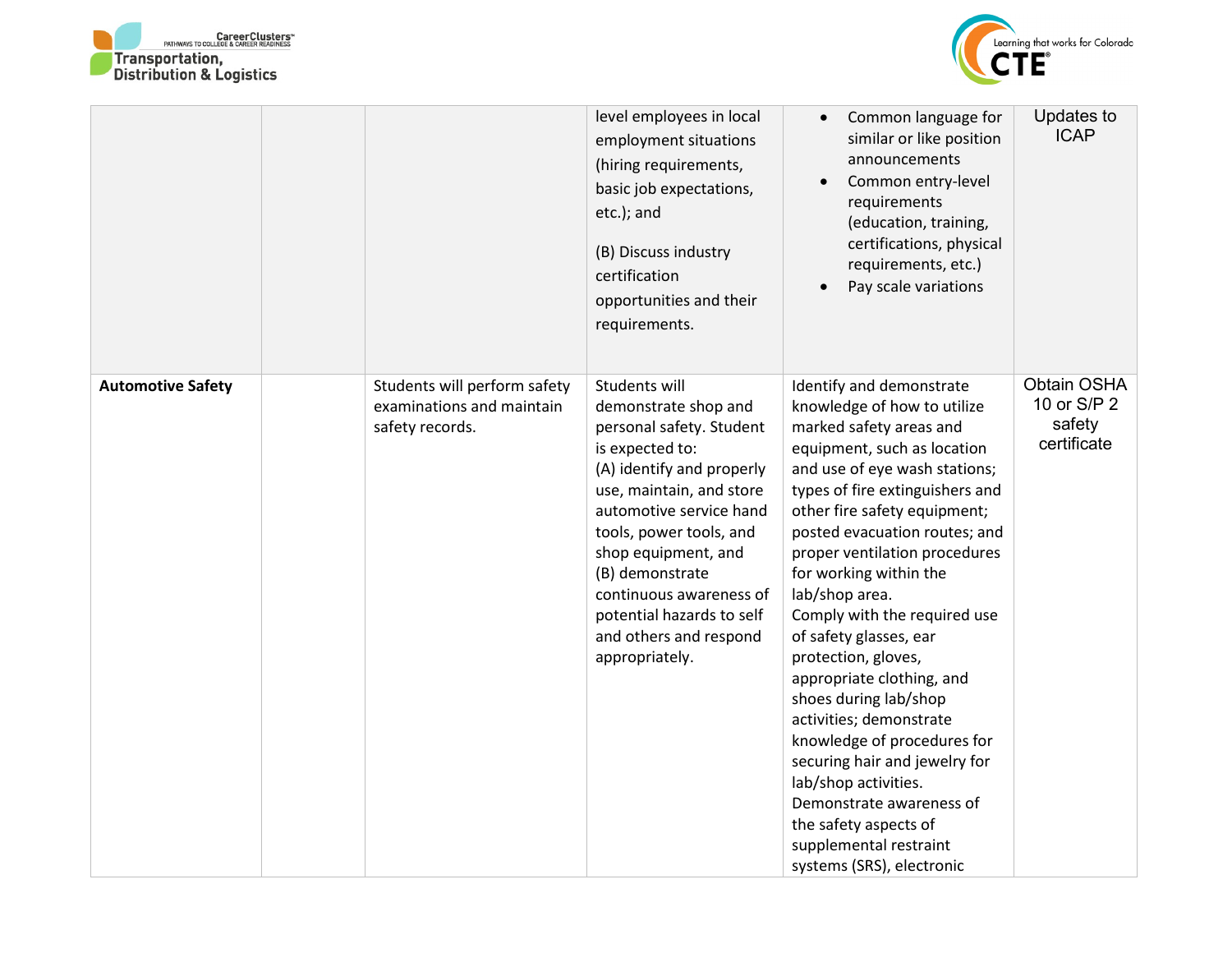



|                          |                         |                        | brake control systems, and     |  |
|--------------------------|-------------------------|------------------------|--------------------------------|--|
|                          |                         |                        | hybrid vehicle high voltage    |  |
|                          |                         |                        | circuits.                      |  |
|                          |                         |                        | Locate and demonstrate         |  |
|                          |                         |                        | knowledge of material safety   |  |
|                          |                         |                        | data sheets (MSDS).            |  |
|                          |                         |                        | Adhere to responsibilities,    |  |
|                          |                         |                        | regulations, and Occupational  |  |
|                          |                         |                        | Safety & Health                |  |
|                          |                         |                        | Administration (OSHA)          |  |
|                          |                         |                        | policies to protect coworkers  |  |
|                          |                         |                        | and bystanders from hazards;   |  |
|                          |                         |                        | report accidents and observed  |  |
|                          |                         |                        | hazards; and comply with       |  |
|                          |                         |                        | emergency response             |  |
|                          |                         |                        | procedures. Obtain OSHA 10     |  |
|                          |                         |                        | or S/P 2 safety certificate    |  |
|                          |                         |                        |                                |  |
|                          |                         |                        | Pass with 100% accuracy a      |  |
|                          |                         |                        | written examination relating   |  |
|                          |                         |                        | to safety issues relating      |  |
|                          |                         |                        | specifically to Maintenance    |  |
|                          |                         |                        | and Light Repair.              |  |
|                          |                         |                        | Pass with 100% accuracy a      |  |
|                          |                         |                        | performance examination        |  |
|                          |                         |                        | relating to safety issues      |  |
|                          |                         |                        | relating specifically to       |  |
|                          |                         |                        | Maintenance and Light Repair.  |  |
|                          |                         |                        | Maintain a portfolio record of |  |
|                          |                         |                        | written safety examinations    |  |
|                          |                         |                        | and equipment examination      |  |
|                          |                         |                        | for which the student has      |  |
|                          |                         |                        | passed an operational          |  |
|                          |                         |                        | checkout by the instructor.    |  |
| <b>Basics of Service</b> | Students will prepare a | Identify information   | See NATEF Task List            |  |
| <b>Orders</b>            | vehicle for service.    | needed and the service |                                |  |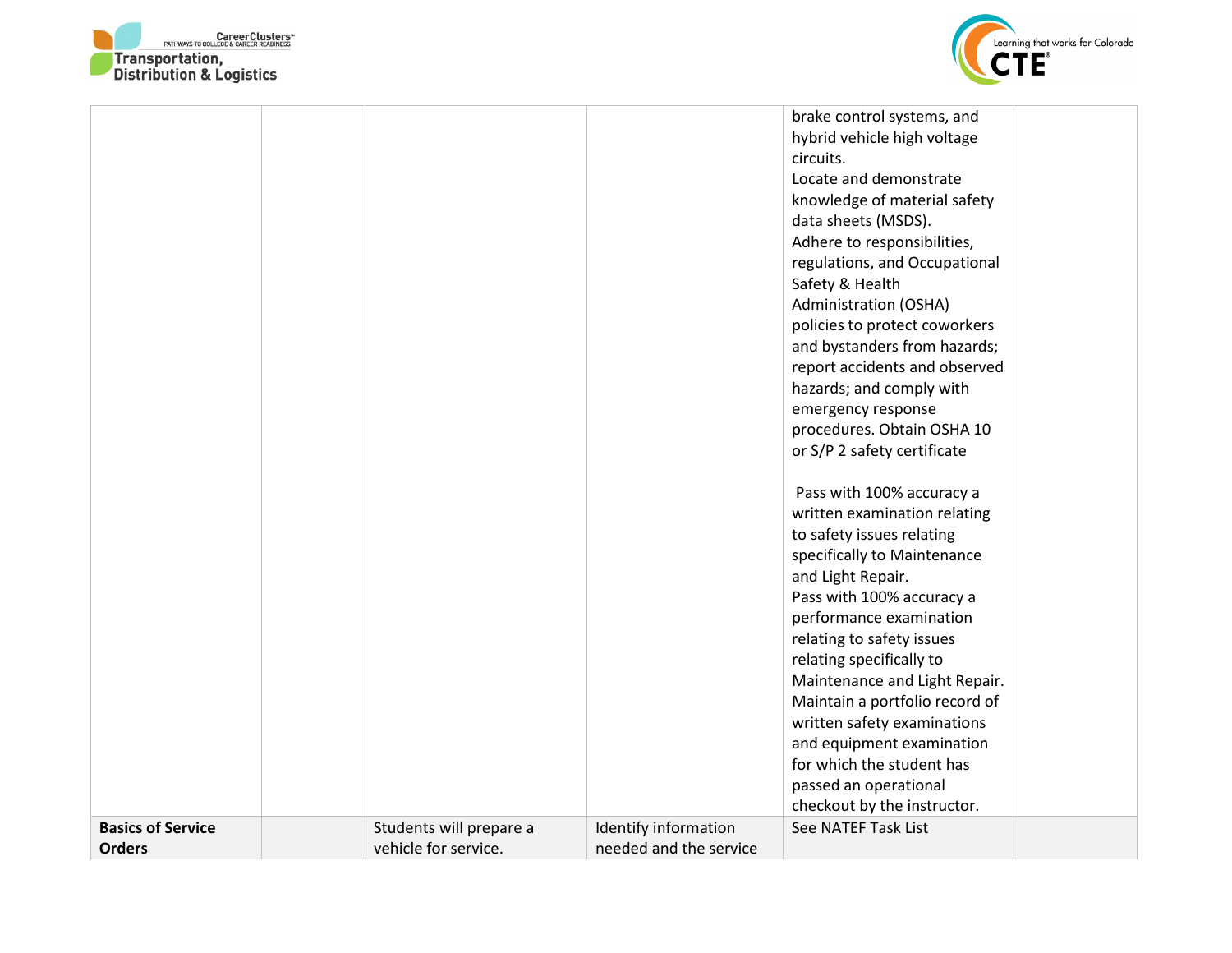



|                         |                              | requested on a repair<br>order.<br>Identify purpose and<br>demonstrate proper use<br>of fender covers, mats.<br>Demonstrate use of the<br>three C's: concern, cause,<br>and correction.<br>Review vehicle service |                     |  |
|-------------------------|------------------------------|-------------------------------------------------------------------------------------------------------------------------------------------------------------------------------------------------------------------|---------------------|--|
|                         |                              | history.                                                                                                                                                                                                          |                     |  |
|                         |                              | Complete work order to                                                                                                                                                                                            |                     |  |
|                         |                              | include customer                                                                                                                                                                                                  |                     |  |
|                         |                              | information, vehicle                                                                                                                                                                                              |                     |  |
|                         |                              | identifying information,                                                                                                                                                                                          |                     |  |
|                         |                              | customer concern,                                                                                                                                                                                                 |                     |  |
|                         |                              | related service history,<br>cause, and correction.                                                                                                                                                                |                     |  |
| <b>Basic Shop Tools</b> | Identify and properly use,   | Identify and use basic                                                                                                                                                                                            | See NATEF Task List |  |
|                         | maintain, and store          | hand tools. Student is                                                                                                                                                                                            |                     |  |
|                         | automotive service hand      | expected to:                                                                                                                                                                                                      |                     |  |
|                         | tools, power tools, and shop | (A) Identify tools and                                                                                                                                                                                            |                     |  |
|                         | equipment.                   | their usage in automotive                                                                                                                                                                                         |                     |  |
|                         |                              | applications.                                                                                                                                                                                                     |                     |  |
|                         |                              | (B) Identify standard and                                                                                                                                                                                         |                     |  |
|                         |                              | metric designation.                                                                                                                                                                                               |                     |  |
|                         |                              | (C) Demonstrate safe                                                                                                                                                                                              |                     |  |
|                         |                              | handling and use of                                                                                                                                                                                               |                     |  |
|                         |                              | appropriate tools.                                                                                                                                                                                                |                     |  |
|                         |                              | (D) Demonstrate proper                                                                                                                                                                                            |                     |  |
|                         |                              | cleaning, storage, and<br>maintenance of tools and                                                                                                                                                                |                     |  |
|                         |                              | equipment.                                                                                                                                                                                                        |                     |  |
|                         |                              | (E) Demonstrate proper                                                                                                                                                                                            |                     |  |
|                         |                              | use of precision                                                                                                                                                                                                  |                     |  |
|                         |                              | measuring tools (i.e.                                                                                                                                                                                             |                     |  |
|                         |                              | micrometer, dial-                                                                                                                                                                                                 |                     |  |
|                         |                              | indicator, dial-caliper).                                                                                                                                                                                         |                     |  |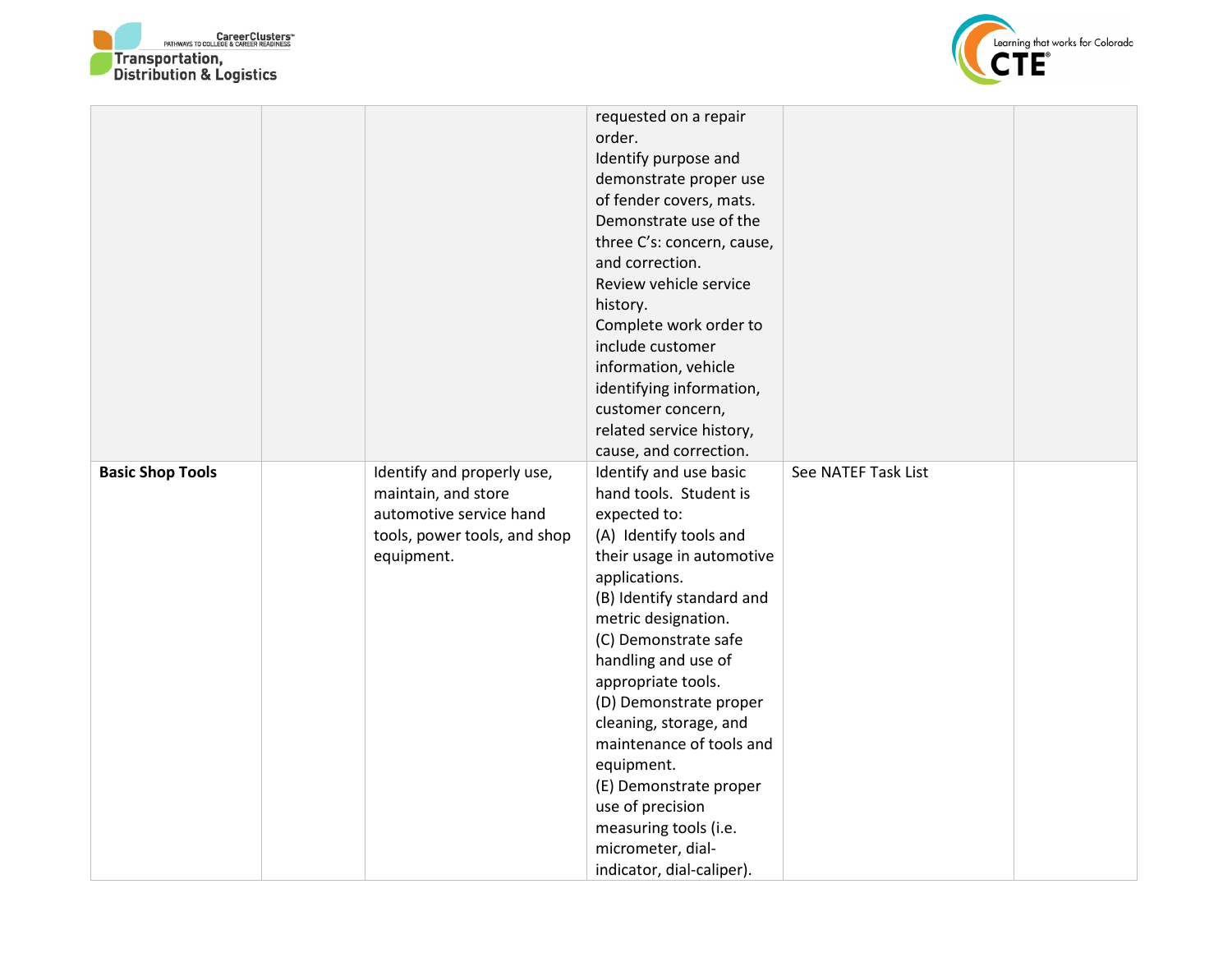



| <b>Vehicle Service</b> | Use and apply industry | Understand and apply        | See NATEF Task List |  |
|------------------------|------------------------|-----------------------------|---------------------|--|
| Preparation            | standards to prepare a | knowledge to properly       |                     |  |
|                        | vehicle for service.   | prepare a vehicle for       |                     |  |
|                        |                        | service. Student is         |                     |  |
|                        |                        | expected to:                |                     |  |
|                        |                        | A) Research applicable      |                     |  |
|                        |                        | vehicle and service         |                     |  |
|                        |                        | information, vehicle        |                     |  |
|                        |                        | service history, service    |                     |  |
|                        |                        | precautions, and            |                     |  |
|                        |                        | technical service           |                     |  |
|                        |                        | bulletins;                  |                     |  |
|                        |                        | (B) Verify operation of     |                     |  |
|                        |                        | the instrument panel        |                     |  |
|                        |                        | engine warning              |                     |  |
|                        |                        | indicators;                 |                     |  |
|                        |                        | (C) Inspect engine          |                     |  |
|                        |                        | assembly for fuel, oil,     |                     |  |
|                        |                        | coolant, and other leaks;   |                     |  |
|                        |                        | and determine necessary     |                     |  |
|                        |                        | action;                     |                     |  |
|                        |                        | (D) Identify hybrid vehicle |                     |  |
|                        |                        | internal combustion         |                     |  |
|                        |                        | engine service              |                     |  |
|                        |                        | precautions;                |                     |  |
|                        |                        | (E) Perform cooling         |                     |  |
|                        |                        | system pressure and dye     |                     |  |
|                        |                        | tests to identify leaks;    |                     |  |
|                        |                        | check coolant condition     |                     |  |
|                        |                        | and level; inspect and      |                     |  |
|                        |                        | test radiator, pressure     |                     |  |
|                        |                        | cap, coolant recovery       |                     |  |
|                        |                        | tank, and heater core;      |                     |  |
|                        |                        | determine necessary         |                     |  |
|                        |                        | action;                     |                     |  |
|                        |                        | (F) Inspect, replace, and   |                     |  |
|                        |                        | adjust drive belts,         |                     |  |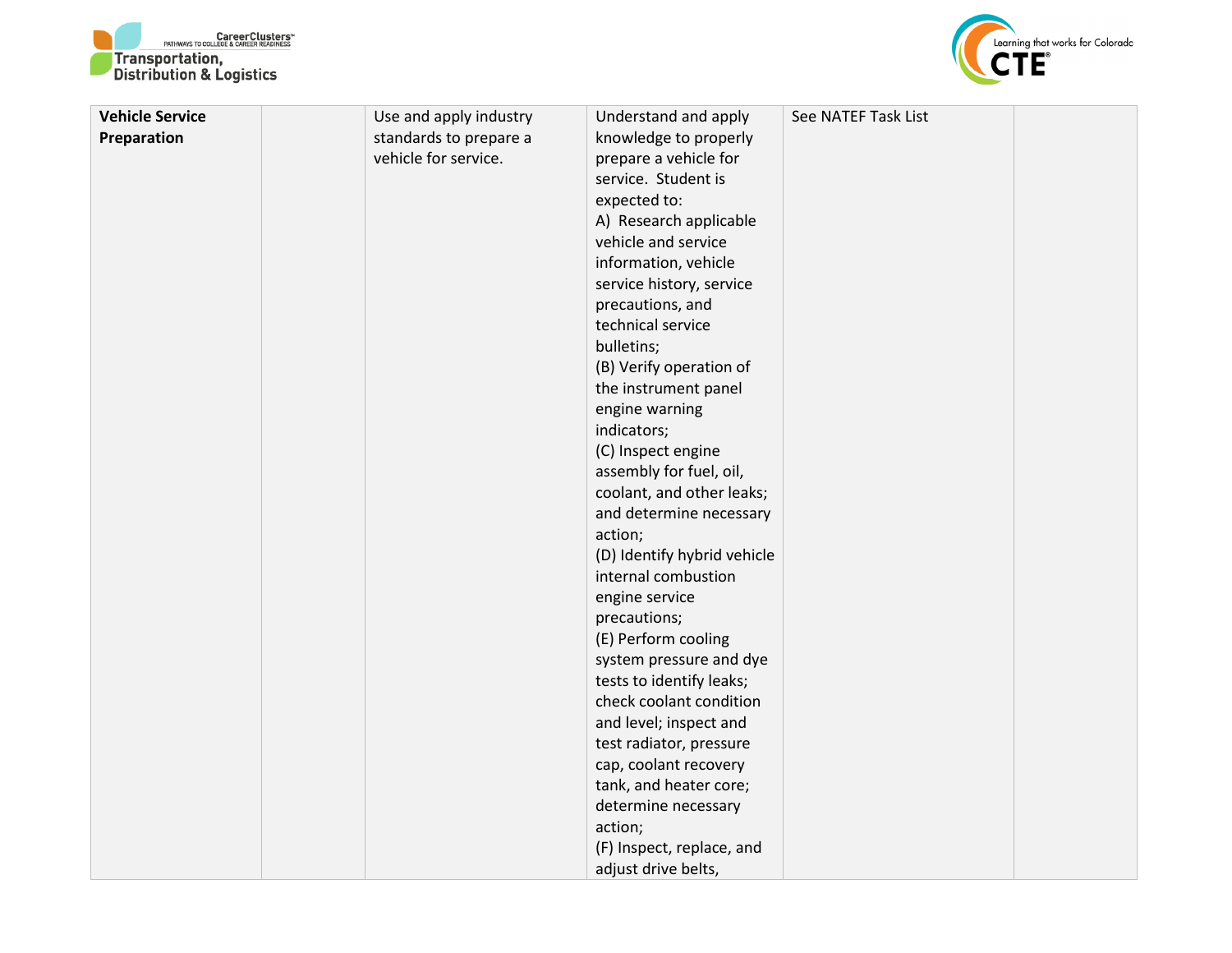



|                         |                             | tensioners, and pulleys;   |                     |  |
|-------------------------|-----------------------------|----------------------------|---------------------|--|
|                         |                             | check pulley and belt      |                     |  |
|                         |                             | alignment;                 |                     |  |
|                         |                             | (G) Remove, inspect, and   |                     |  |
|                         |                             | replace thermostat and     |                     |  |
|                         |                             | gasket/seal;               |                     |  |
|                         |                             | (H) Inspect and test       |                     |  |
|                         |                             | coolant; drain and         |                     |  |
|                         |                             | recover coolant; flush     |                     |  |
|                         |                             | and refill cooling system  |                     |  |
|                         |                             | with recommended           |                     |  |
|                         |                             | coolant; bleed air as      |                     |  |
|                         |                             | required; and              |                     |  |
|                         |                             | (I) Perform engine oil and |                     |  |
|                         |                             | filter change.             |                     |  |
| <b>Tires and Wheels</b> | Use and apply industry      | Understand and apply       | See NATEF Task List |  |
|                         | standards to perform a tire | knowledge to perform a     |                     |  |
|                         | and wheel service.          | tire and wheel service.    |                     |  |
|                         |                             | Student is expected to:    |                     |  |
|                         |                             | (A) Inspect tire           |                     |  |
|                         |                             | condition; identify tire   |                     |  |
|                         |                             | wear patterns; check for   |                     |  |
|                         |                             | correct size and           |                     |  |
|                         |                             | application (load and      |                     |  |
|                         |                             | speed ratings) and adjust  |                     |  |
|                         |                             | air pressure; determine    |                     |  |
|                         |                             | necessary action;          |                     |  |
|                         |                             | (B) Rotate tires           |                     |  |
|                         |                             | according to               |                     |  |
|                         |                             | manufacturer's             |                     |  |
|                         |                             | recommendations;           |                     |  |
|                         |                             | (C) Dismount, inspect,     |                     |  |
|                         |                             | and remount tire on        |                     |  |
|                         |                             | wheel; balance wheel       |                     |  |
|                         |                             | and tire assembly (static  |                     |  |
|                         |                             | and dynamic);              |                     |  |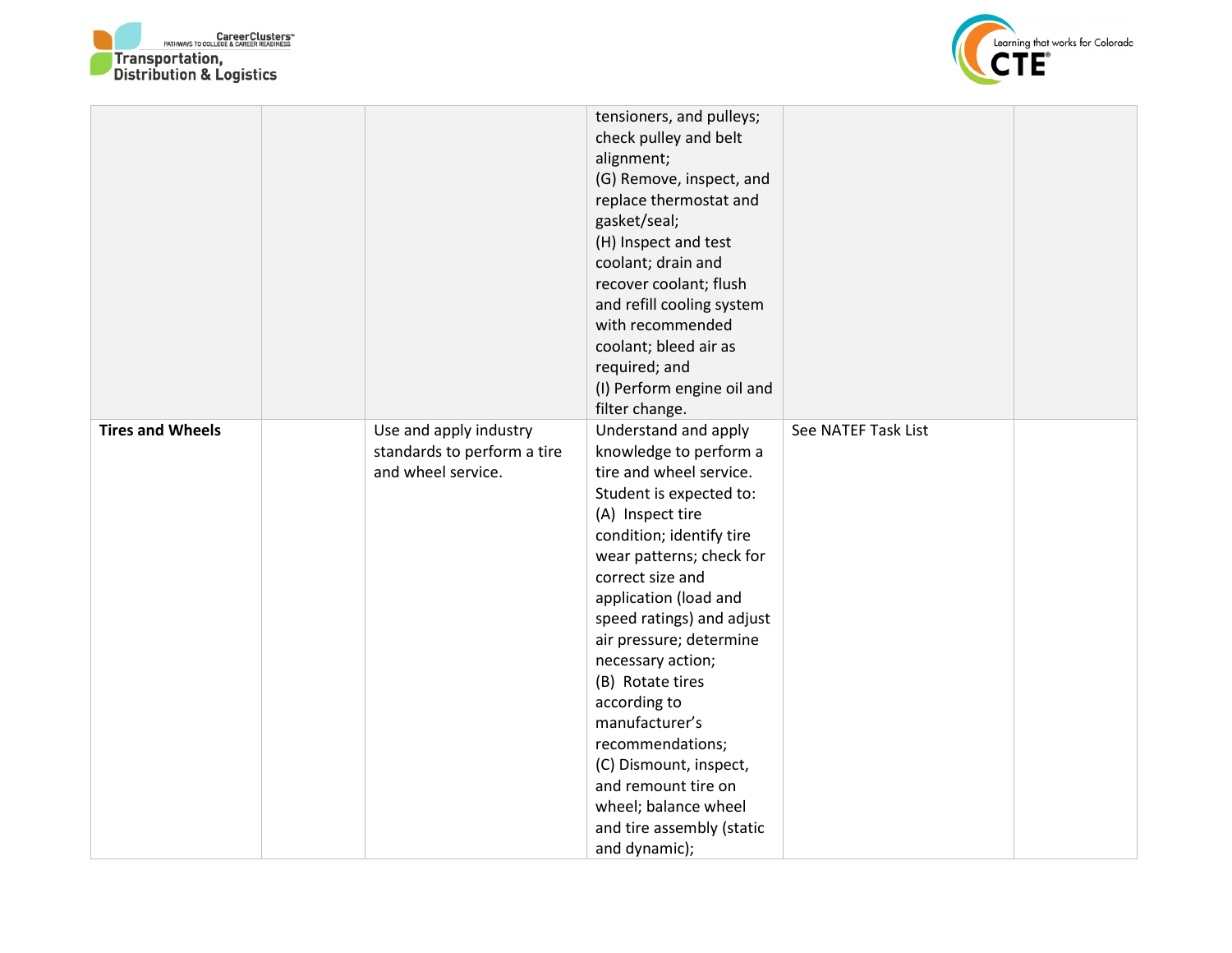



|                              |                            | (D) Dismount, inspect,      |  |
|------------------------------|----------------------------|-----------------------------|--|
|                              |                            | and remount tire on         |  |
|                              |                            | wheel equipped with tire    |  |
|                              |                            | pressure monitoring         |  |
|                              |                            | system sensor;              |  |
|                              |                            | (E) Inspect tire and wheel  |  |
|                              |                            | assembly for air loss;      |  |
|                              |                            | perform necessary           |  |
|                              |                            | action;                     |  |
|                              |                            | (F) Repair tire using       |  |
|                              |                            | internal patch;             |  |
|                              |                            | (G) Identify and test tire  |  |
|                              |                            | pressure monitoring         |  |
|                              |                            | systems (indirect and       |  |
|                              |                            | direct) for operation;      |  |
|                              |                            | verify operation of         |  |
|                              |                            | instrument panel lamps;     |  |
|                              |                            | and                         |  |
|                              |                            | (H) Demonstrate             |  |
|                              |                            | knowledge of steps          |  |
|                              |                            | required to remove and      |  |
|                              |                            | replace sensors in a tire   |  |
|                              |                            | pressure monitoring         |  |
|                              |                            | system.                     |  |
| <b>Engine Service Basics</b> | Use and apply industry     | <b>Understand routine</b>   |  |
|                              | standards to perform basic | maintenance services.       |  |
|                              | vehicle engine service and | Student is expected to:     |  |
|                              | maintenance.               | (A) Install engine covers   |  |
|                              |                            | using gaskets, seals, and   |  |
|                              |                            | sealers as required;        |  |
|                              |                            | (B) Remove and replace      |  |
|                              |                            | timing belt; verify correct |  |
|                              |                            | camshaft timing;            |  |
|                              |                            | (C) Perform common          |  |
|                              |                            | fastener and thread         |  |
|                              |                            | repair, to include:         |  |
|                              |                            | remove broken bolt,         |  |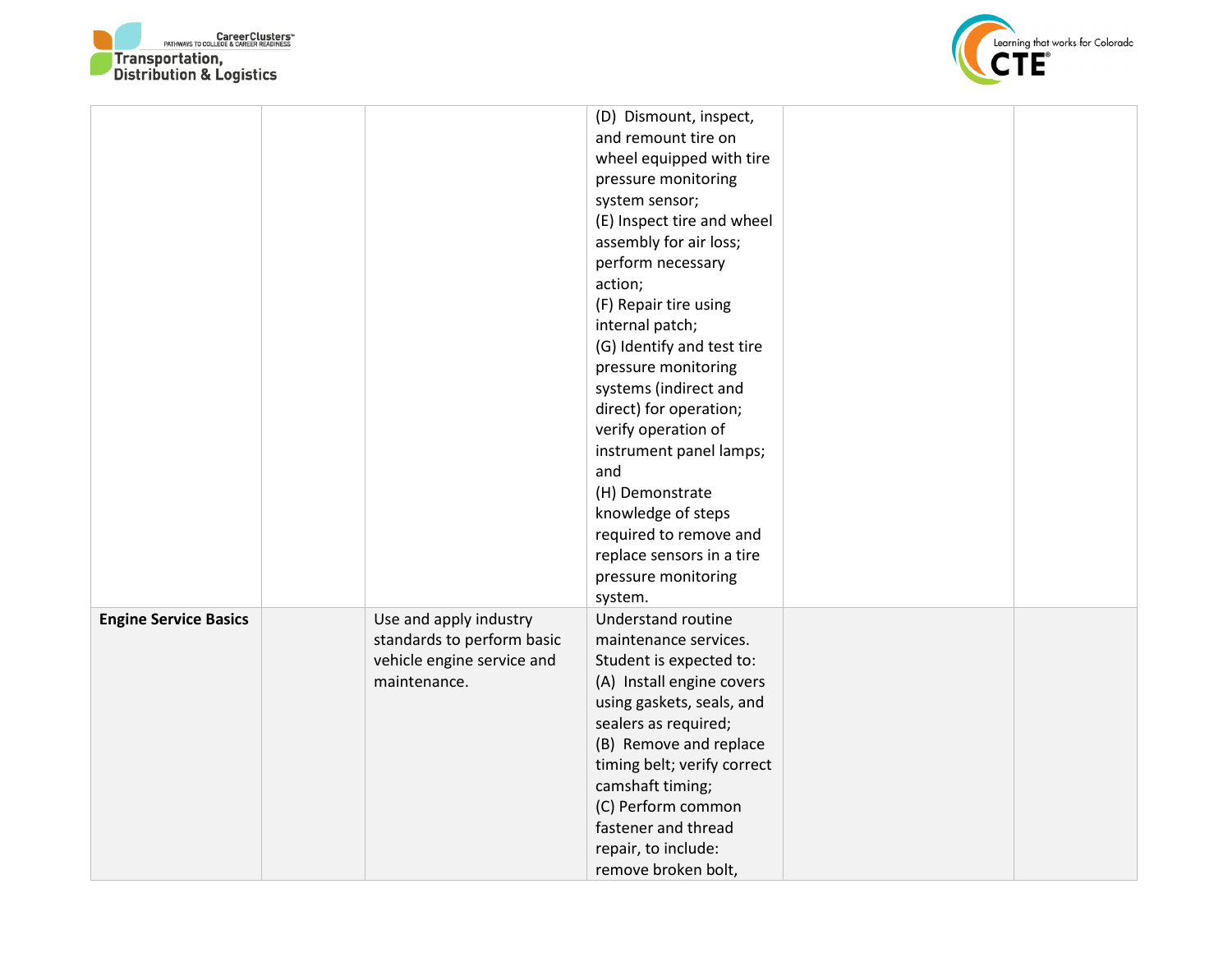



|  | restore internal and<br>external threads, and<br>repair internal threads<br>with thread insert;<br>(D) Perform cooling<br>system pressure and dye<br>tests to identify leaks;<br>check coolant condition<br>and level; inspect and<br>test radiator, pressure<br>cap, coolant recovery<br>tank, and heater core;<br>determine necessary<br>action;<br>(E) Inspect, replace, and<br>adjust drive belts,<br>tensioners, and pulleys;<br>check pulley and belt<br>alignment;<br>(F) Remove, inspect, and<br>replace thermostat and<br>gasket/seal;<br>(G) Inspect and test<br>coolant; drain and<br>recover coolant; flush<br>and refill cooling system<br>with recommended<br>coolant; bleed air as<br>required; and<br>(H) Perform engine oil |  |
|--|----------------------------------------------------------------------------------------------------------------------------------------------------------------------------------------------------------------------------------------------------------------------------------------------------------------------------------------------------------------------------------------------------------------------------------------------------------------------------------------------------------------------------------------------------------------------------------------------------------------------------------------------------------------------------------------------------------------------------------------------|--|
|  | and filter change.                                                                                                                                                                                                                                                                                                                                                                                                                                                                                                                                                                                                                                                                                                                           |  |
|  |                                                                                                                                                                                                                                                                                                                                                                                                                                                                                                                                                                                                                                                                                                                                              |  |
|  |                                                                                                                                                                                                                                                                                                                                                                                                                                                                                                                                                                                                                                                                                                                                              |  |
|  |                                                                                                                                                                                                                                                                                                                                                                                                                                                                                                                                                                                                                                                                                                                                              |  |
|  |                                                                                                                                                                                                                                                                                                                                                                                                                                                                                                                                                                                                                                                                                                                                              |  |
|  |                                                                                                                                                                                                                                                                                                                                                                                                                                                                                                                                                                                                                                                                                                                                              |  |
|  |                                                                                                                                                                                                                                                                                                                                                                                                                                                                                                                                                                                                                                                                                                                                              |  |